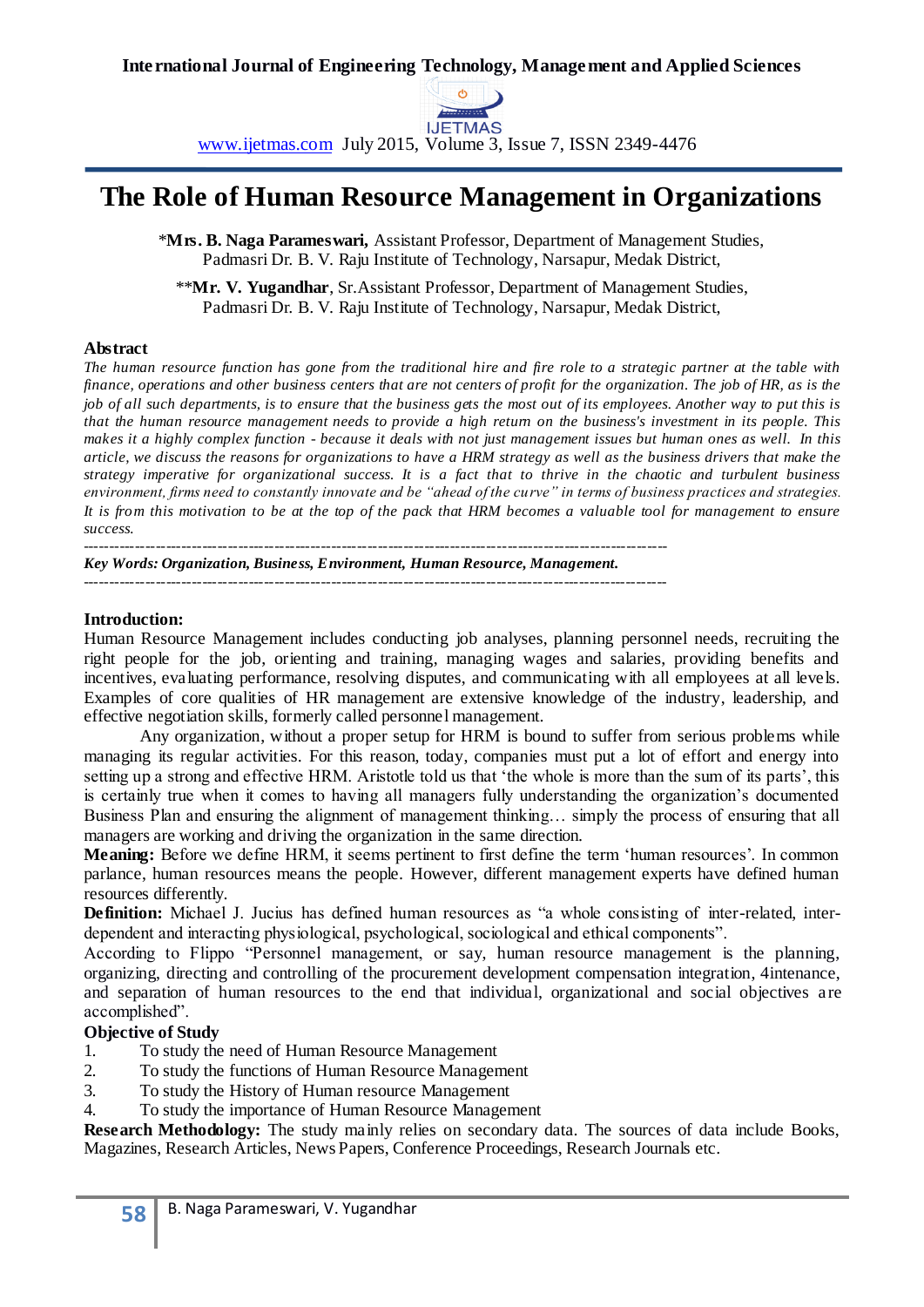

www.ijetmas.com July 2015, Volume 3, Issue 7, ISSN 2349-4476

**Review of Literature:** Review of literature identified nine essential HRM practices namely; recruitment and selection, training and development, performance appraisal, career planning, Job definition, compensation and reward, and employee participation. Recruitment and selection primarily aims at attracting maximum number of highly talented applicants and selecting the best to achieve competitiveness.

Training and development generate tangible outcome (improved productivity, quality of products and services, and resource optimization), and intangible results in terms of enhanced self esteem, high morale, and satisfaction of employees due to acquisition of additional knowledge, skills, and abilities. Kun (2000) stressed that companies should invest heavily in training the workforce for implementation of customer focused strategy. Blair and Sisakhti (2007)found that expenditures on training and development yield enormous benefits. Researchers have concluded that investment in training yields strategic advantage to the organizations (Bitner and Zeithmal, 2001).

Performance appraisal is based on demonstrated achievement of performance objectives established pertaining to a specified job within a given time period (Arthur, 1994; Fey et al., 2000). This process plays a vital role in influencing the perception of employees about self and about their contribution toward organizational goals. The system should be based on fairness, objectivity, inclusiveness, ethicality, standardization, and widely communicated. Regular monitoring of the performance and constant feedback about performance is essential to get the desired results.

performance appraisal that contributes toward superior performance by workforce Compensation includes all forms of monetary returns and allied services provided to employees (Milkovich and Newman, 1999 ). A comprehensive compensation mix augmented by an effective system of disbursement plays an effective role in attracting the best candidates, shaping employees, behaviour and performance outcome, and facilitates retention of talents. Application of competencies enhances performance and improves effectiveness.

## **Need for HRM**:

Human Resource Management is needed to achieve the following objectives.

To provide, create, utilize and motivate employees to accomplish organizational goals.

 To create opportunities, to provide facilities, necessary motivation to individual and group for their growth with the growth of the organization by training and development, compensation etc.

 To employ the skills and ability of the workforce efficiently, i.e., to utilize human resources effectively

 To create a sense and feeling of belongingness team-spirit and encourage suggestions from employees.

To help maintain ethical policies and behavior inside and outside the organization.

- To maintain high moral and good human relation within the organization.
- To secure integration of individual and groups in securing organizational effectiveness
- To manage change to the mutual advantage of individuals, groups, the organization and the society.

 To ensure that, there is no threat of unemployment, inequalities, adopting a policy recognizing merit and employee contribution, and condition for stability of employment.

 To increase to the fullest the employee's job satisfaction and self-actualization; it tries to prompt and stimulate every employee to realize his potential.



An organization cannot build a good team of working professionals without good Human Resources. The key functions of the Human Resources Management (HRM) team include recruiting people, training them, performance appraisals, motivating employees as well as workplace communication, workplace safety, and much more.

### **The beneficial effects of these functions are discussed here:**

Recruitment and Training: This is one of the major responsibilities of the human resource team. The HR managers come up with plans and strategies for hiring the right kind of people. They design the criteria which is best suited for a specific job description. Their other tasks related to recruitment include formulating the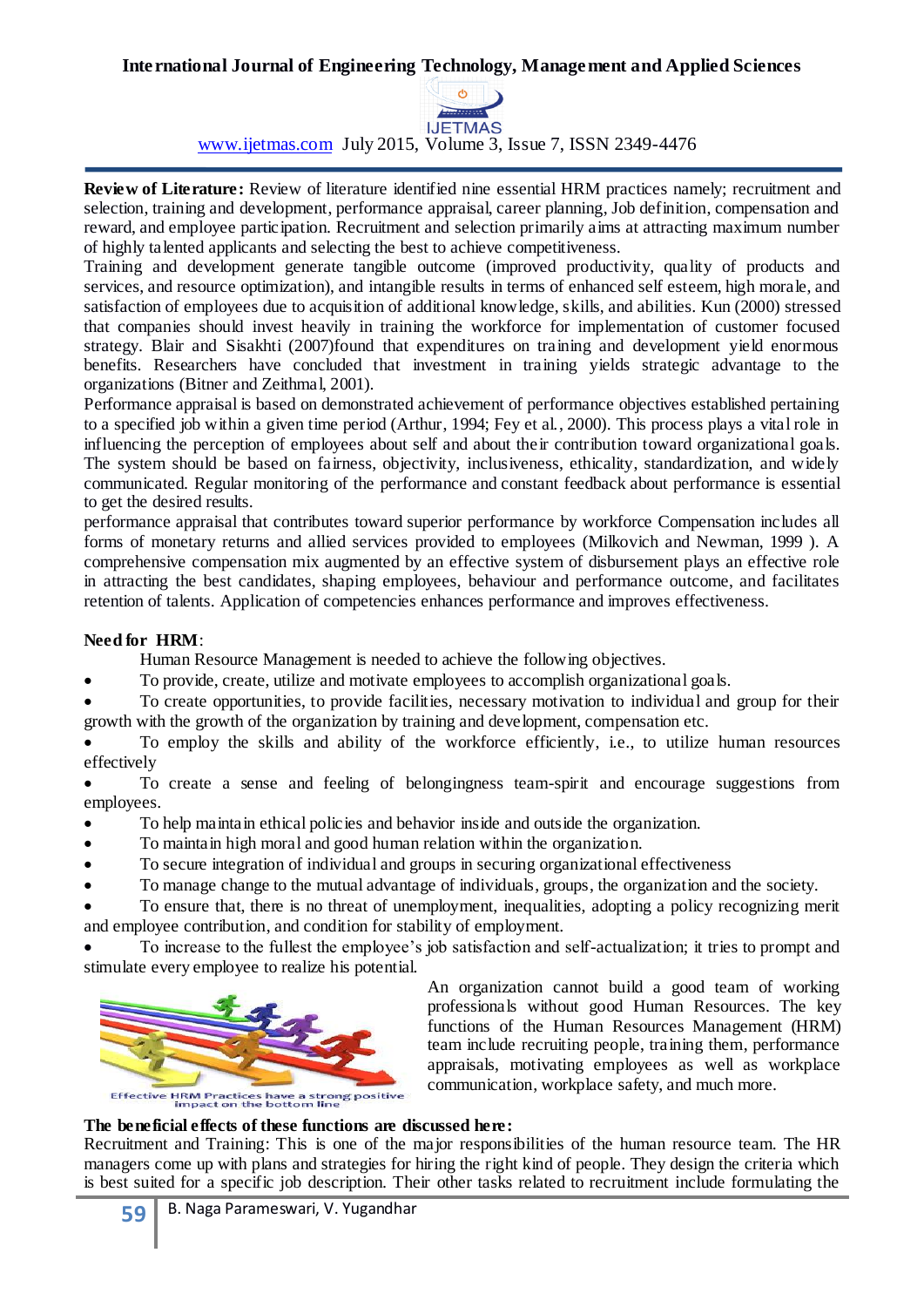

www.ijetmas.com July 2015, Volume 3, Issue 7, ISSN 2349-4476

obligations of an employee and the scope of tasks assigned to him or her. Based on these two factors, the contract of an employee with the company is prepared. When needed, they also provide training to the employees according to the requirements of the organization. Thus, the staff members get the opportunity to sharpen their existing skills or develop specialized skills which in turn will help them to take up some new roles.

Performance Appraisals: HRM encourages the people working in an organization, to work according to their potential and gives them suggestions that can help them to bring about improvement in it. The team communicates with the staff individually from time to time and provides all the necessary information regarding their performances and also defines their respective roles. This is beneficial as it enables them to form an outline of their anticipated goals in much clearer terms and thereby, helps them execute the goals with best possible efforts. Performance appraisals, when taken on a regular basis, motivate the employees.

**Maintaining Work Atmosphere:**This is a vital aspect of HRM because the performance of an individual in an organization is largely driven by the work atmosphere or work culture that **prevails at the workplace:** A good working condition is one of the benefits that the employees can expect from an efficient human resource team. A safe, clean and healthy environment can bring out the best in an employee. A friendly atmosphere gives the staff members job satisfaction as well.

**Managing Disputes:** In an organization, there are several issues on which disputes may arise between the employees and the employers. You can say conflicts are almost inevitable. In such a scenario, it is the human resource department which acts as a consultant and mediator to sort out those issues in an effective manner. They first hear the grievances of the employees. Then they come up with suitable solutions to sort them out. In other words, they take timely action and prevent things from going out of hands.

**Developing Public Relations:**The responsibility of establishing good public relations lies with the HRM to a great extent. They organize business meetings, seminars and various official gatherings on behalf of the company in order to build up relationships with other business sectors. Sometimes, the HR department plays an active role in preparing the business and marketing plans for the organization too.

| 1890-   | Frederick Taylor develops his ideas on scientific management. Taylor advocates scientific selection of         |
|---------|----------------------------------------------------------------------------------------------------------------|
| 1910    | workers based on qualifications and also argues for incentive-based compensation systems to motivate           |
|         | employees.                                                                                                     |
| 1910-   | Many companies establish departments devoted to maintaining the welfare of workers. The discipline of          |
| 1930    | industrial psychology begins to develop. Industrial psychology, along with the advent of World War I,          |
|         | leads to advancements in employment testing and selection.                                                     |
| 1930-   | The interpretation of the Hawthorne Studies' begins to have an impact on management thought and                |
| 1945    | practice. Greater emphasis is placed on the social and informal aspects of the workplace affecting worker      |
|         | productivity. Increasing the job satisfaction of workers is cited as a means to increase their productivity.   |
| 1945-   | In the U.S., a tremendous surge in union membership between 1935 and 1950 leads to a greater emphasis          |
| 1965    | on collective bargaining and labor relations within personnel management. Compensation and benefits            |
|         | administration also increase in importance as unions negotiate paid vacations, paid holidays, and insurance    |
|         | coverage.                                                                                                      |
| 1965-   | The Civil Rights movement in the U.S. reaches its apex with passage of the Civil Rights Act of 1964. The       |
| 1985    | personnel function is dramatically affected by Title VII of the CRA, which prohibits discrimination on the     |
|         | basis of race, color, sex, religion, and national origin. In the years following the passage of the CRA, equal |
|         | employment opportunity and affirmative action become key human resource management responsibilities.           |
| 1985-   | Three trends dramatically impact HRM. The first is the increasing diversity of the labor force, in terms of    |
| present | age, gender, race, and ethnicity. HRM concerns evolve from EEO and affirmative action to "managing             |
|         | diversity." A second trend is the globalization of business and the accompanying technological revolution.     |
|         | These factors have led to dramatic changes in transportation, communication, and labor markets. The third      |
|         | trend, which is related to the first two, is the focus on HRM as a "strategic" function. HRM concerns and      |
|         | concepts must be integrated into the overall strategic planning of the firm in order to cope with rapid        |
|         |                                                                                                                |

### **Milestones in the History of HRM:**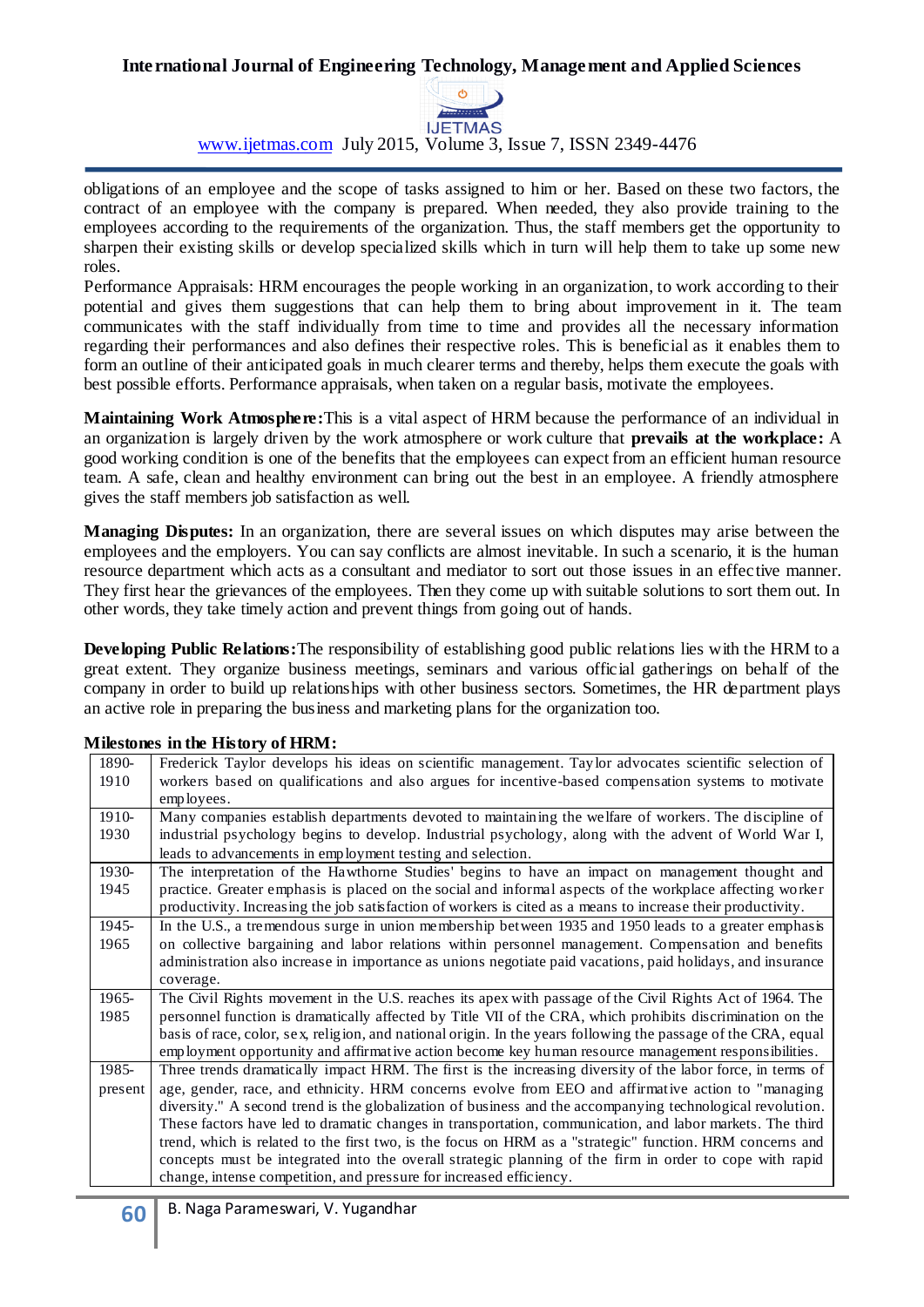

www.ijetmas.com July 2015, Volume 3, Issue 7, ISSN 2349-4476

## **Significance of HRM:**

The significance of HRM can be discussed under the following headings.

Organization Significance: HRM is of vital importance to the individual organization as a means for achieving their objectives.

It contributes to the achievement of organizational objectives in the following ways:

- Good human resource practice can help in attracting and retaining the best people in the organization.
- Developing the necessary skills and right attitudes among the employees through training, development, performance appraisal, etc.
- Securing willing cooperation of employees through motivation, participation, grievance handling, etc.
- Effective utilization of available human resources.
- Ensuring that enterprise will have in future a team of competent and dedicated employees.

**Social Significance**: Social significance of HRM lies in the need satisfaction of personnel in the organization. Since these personnel are drawn from the society, their effectiveness contributes to the welfare of the society. Society, as a whole, is the major beneficiary of good human resource practice.

i. Employment opportunities multiply.

ii. Eliminating waste of human resources through conservation of physical and mental health.

iii. Scare talents are put to best use. Companies that pay and treat people well always race ahead of others and deliver excellent results.

**Professional Significance**: Professional significance of HRM lies in developing people and providing healthy environment for effective utilization of their capabilities. This can be done by:

- 1. Developing people on continuous basis to meet challenge of their job.
- 2. Promoting team-work and team-spirit among employees.
- 3. Offering excellent growth opportunities to people who have the potential to rise.
- 4. Providing environment and incentives for developing and utilising creativity.

# **Why is a Human Resources Department Important?**

The question of whether a company needs a Human Resources (HR) department is not a simple one to answer. If we ask the question to a variety of entrepreneurs, CEOs, and HR professionals and we are likely to get a variety of answers. For instance, many experts will tell us that the number of employees in a company is the determining factor. A lot of companies with total employees under 20 assume that they don't need an HR department. But size isn't the only issue to think about. Other considerations include:

- The scope of HR services needed
- Whether requirements are limited to transactional services
- Are strategic services mandatory
- Will the department operate as a cost or profit center

In reality, HR functions must be conducted for every company—no matter how small or large. So properly framed, the question to ask is: "What is the most effective way that HR services can be delivered by a Company?" Is it better to have an in-house HR department doing the job or is it better to partner with outside HR experts, using a variety of vendors or even to a single source? For example, many organizations find that it's more convenient, and more cost effective, to outsource transactional services such as payroll, tax, and benefits administration, while partnering with a strategic HR partner to deliver high value consultation.

If it is a small- to mid-sized company with an employee base of blue-collar or unskilled workers and it only requires transactional services, outsourcing coordinated by a single in-house employee may work best. When a growing professional services business like the one mentioned earlier needs both transactional and strategic HR services, a single-source professional employer organization (PEO) may be the way to go. A PEO can provide a comprehensive menu of HR services, including robust benefits packages that will allow it to attract top talent. On the other hand, if it is a large manufacturing company with over 300 workers, its size gives the

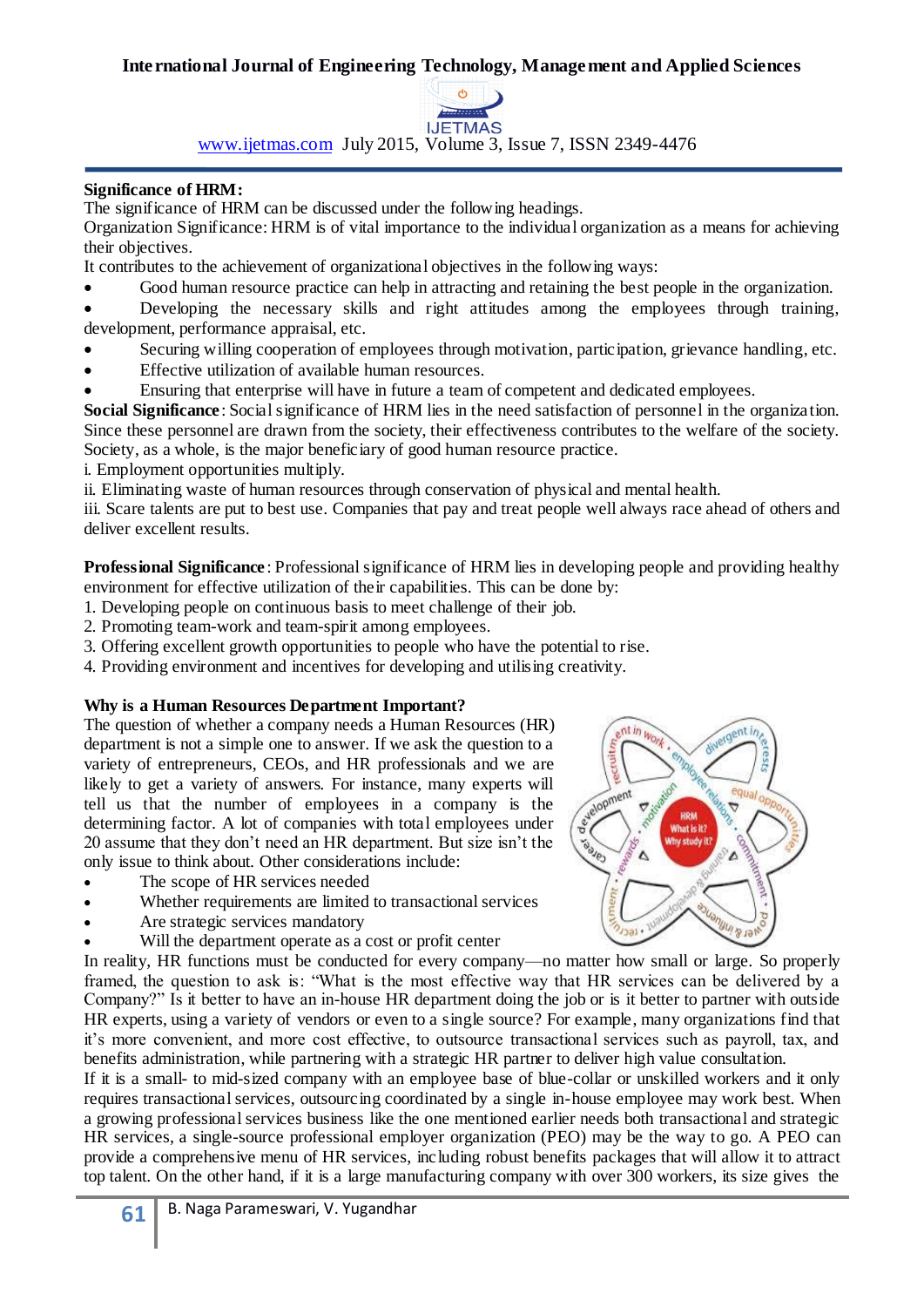

www.ijetmas.com July 2015, Volume 3, Issue 7, ISSN 2349-4476

clout to negotiate competitive rates with benefits providers—therefore an in-house HR department may work for it.

## **Importance of HRM:**

Ten Reasons Why the Human Resources Department Is Important:

**1. Human Capital Value**: Having an in-house human resources function is important. An in-house human resources staff or a human resources expert on staff can increase the understanding of how important human capital is to the company's bottom line. For small businesses, in particular, human capital is critical because so many smaller firms have employees who perform cross-functional duties. With a smaller workforce, if just one person leaves, it leaves the company with a huge gap to fill and a potential threat to the company's profitability.

**2. Conflict Resolution**: Workplace conflict is inevitable, given the diversity of personalities, work styles, backgrounds and levels of experience among employees. A human resources manager or a staff person specially trained to handle employee relations matters can identify and resolve conflict between two employees or a manager and employee and restore positive working relationships.

**3. Budget Control**: Human resources curbs excessive spending through developing methods for trimming workforce management costs, which includes negotiating better rates for benefits such as health care coverage. In addition, human resources ensures competitive and realistic wage-setting based on studying the labor market, employment trends and salary analysis based on job functions. As some small businesses have budget constraints, this human resources function is especially helpful.

**4. Training and Development**: Human resources conducts needs assessments for the organization's current workforce to determine the type of skills training and employee development necessary for improving skills and qualifications. Companies in the beginning or growth phases can benefit from identifying training needs for existing staff. It's much less expensive than the cost to hire additional staff or more qualified candidates. In addition, it's a strategy that also can reduce turnover and improve employee retention.

**5. Employee Satisfaction**: Human resources specialists usually are charged with the responsibility of determining the level of employee satisfaction -- often an ambiguous measurement at best. With carefully designed employee surveys, focus groups and an exit interview strategy, human resources determines what underlies employee dissatisfaction and addresses those issues to motivate employees.

**6. Performance Improvement:** Human resources develops performance management systems. Without a human resources staff person to construct a plan that measures performance, employees can wind in jobs that aren't suitable for their skills and expertise. Additionally, employees whose performance falls below the employer's expectations can continue on the payroll, thereby creating wasted money on low-performing employees.

**7. Cost Savings**: The cost to hire new or replacement workers, including training and ramp-up time, can be exorbitant for employers, especially small businesses. With a well-constructed recruitment and selection process, the human resources function can minimize expenses regarding advertising job postings, training new employees and enrolling new employees in benefits plans.

**8. Sustaining Business**: Through succession planning that human resources develops, the company identifies employees with the promise and requisite capabilities to eventually transition into leadership roles with the company. This is an important function as it can guarantee the organization's stability and future success.

**9. Corporate Image:** Businesses want to be known as the "employer of choice." Employers of choice are the companies that receive recognition for the way they treat employees; they are the companies for whom people want to work. Becoming an employer of choice means human resources balances recruiting the most qualified applicants, selecting the most suitable candidates and retaining the most talented employees.

**10. Reliability**: Human resources ensures the workforce embraces the company's philosophy and business principles. From the perspective of a small business, creating a cohesive work environment is imperative. The first opportunity human resources has to accomplish this is through wise hiring decisions that identify desirable professional traits, as well as orientation and on-boarding programs.